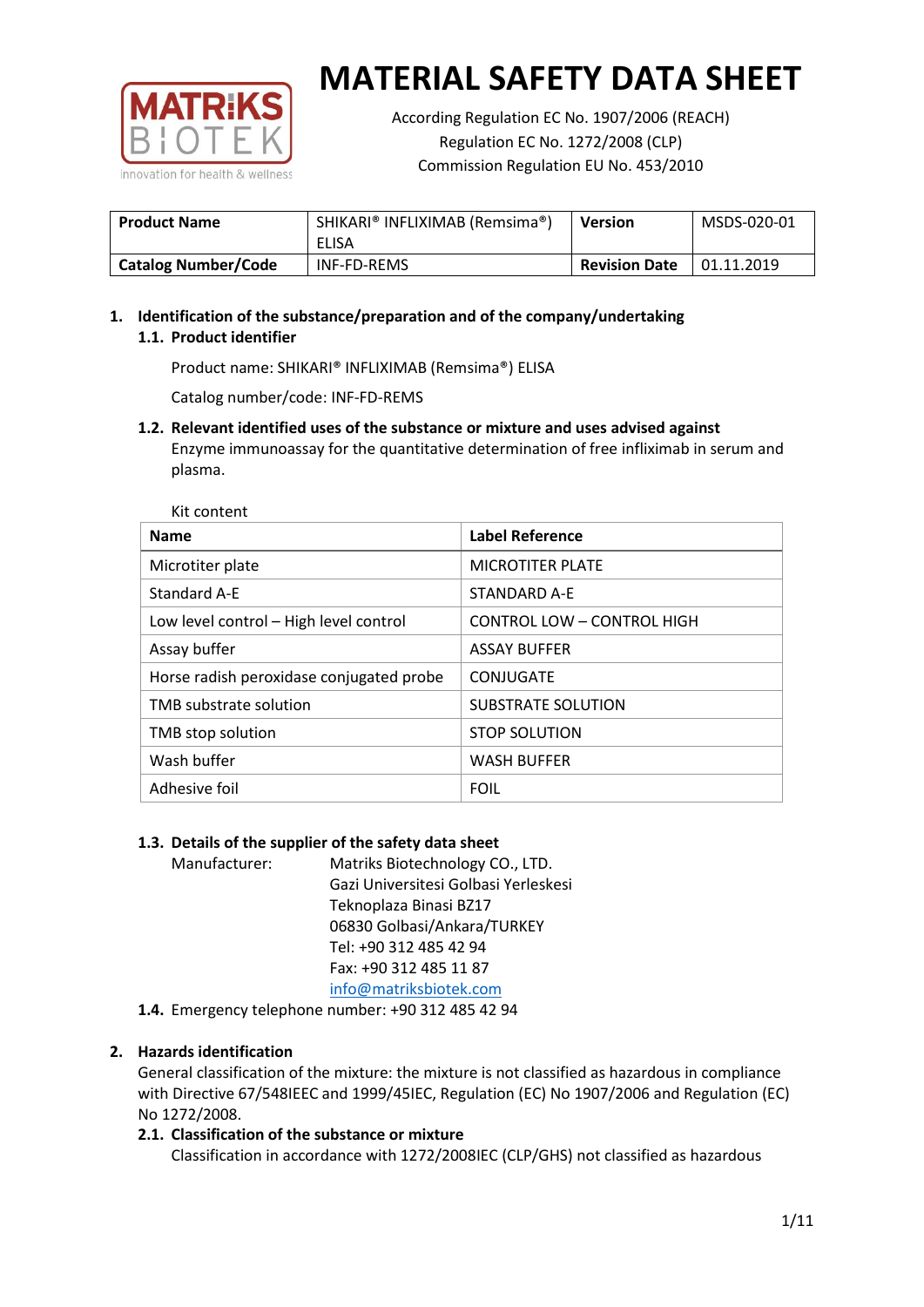

According Regulation EC No. 1907/2006 (REACH) Regulation EC No. 1272/2008 (CLP) Commission Regulation EU No. 453/2010

| <b>Product Name</b>        | SHIKARI® INFLIXIMAB (Remsima®)<br>ELISA | Version              | MSDS-020-01 |
|----------------------------|-----------------------------------------|----------------------|-------------|
| <b>Catalog Number/Code</b> | <b>INF-FD-REMS</b>                      | <b>Revision Date</b> | 01.11.2019  |

Classification in accordance with 67/548IEEC and 1999/45IEC (DPD) not classified as hazardous

# **2.2. Label elements**

This product is not under labelling according to Regulation (EC) n. 1272/2008

### **2.3. Other hazards**

Results of PBT and vPvB assessment: The substances in the mixture do not meet the PBT/vPvB criteria according to REACH (content <0,1% w/w), annex XIII; the substances in the mixture are not included in the Candidate List of SVHC.

**Note:** This product is intended for laboratory use by professional uses only. Use appropriate personal protective equipment while working with the reagents provided.

#### **3. Composition/information on ingredients**

#### **3.1. Substances**

| <b>Stop Solution</b>               |                                                                                                                               |
|------------------------------------|-------------------------------------------------------------------------------------------------------------------------------|
| Ingredient                         | Hydrochloric Acid (HCL) Index No. 017-002-01-X                                                                                |
| CAS No (EC No)                     | 7647-01-0(231-595-7)                                                                                                          |
| Containing Conc. (%)               | <5,0* (Dilution is not classified as hazardous<br>according to the European Regulation<br>67/548/EEC and 1272/2008/EC)        |
| form)                              | Classification according to regulation (EC) No 1272/2008 (CLP) (related to the concentrated                                   |
| Hazard Class and Category Codes(s) | Skin Corr. 1B STOT SE 3                                                                                                       |
| Hazard Statement Code(s)           | H314, H335                                                                                                                    |
| Pictogram, Signal Word Code(s)     | GHS05, GHS07, Dgr                                                                                                             |
| Specific Conc. Limits, M-factors   | Skin Corr. 1B; H314: C≥25%<br>Skin Irrit. 2; H315: 10% ≤ C < 25 %<br>Eye Irrit. 2, H319: 10%≤C<25 %<br>STOT SE 3; H355: C≥10% |
| Directive 67/548/EEC               | C; R34-37: C≥25%<br>Xi; R36/37/38: 10%≤C<25%                                                                                  |

#### **3.2. Mixtures**

| <b>Standards, Controls, Assay Buffer</b> |                                     |
|------------------------------------------|-------------------------------------|
| Ingredient                               | Sodium Azide Index no. 011-004-00-7 |
| CAS No (EC No)                           | 26628-22-8 (247-852-1)              |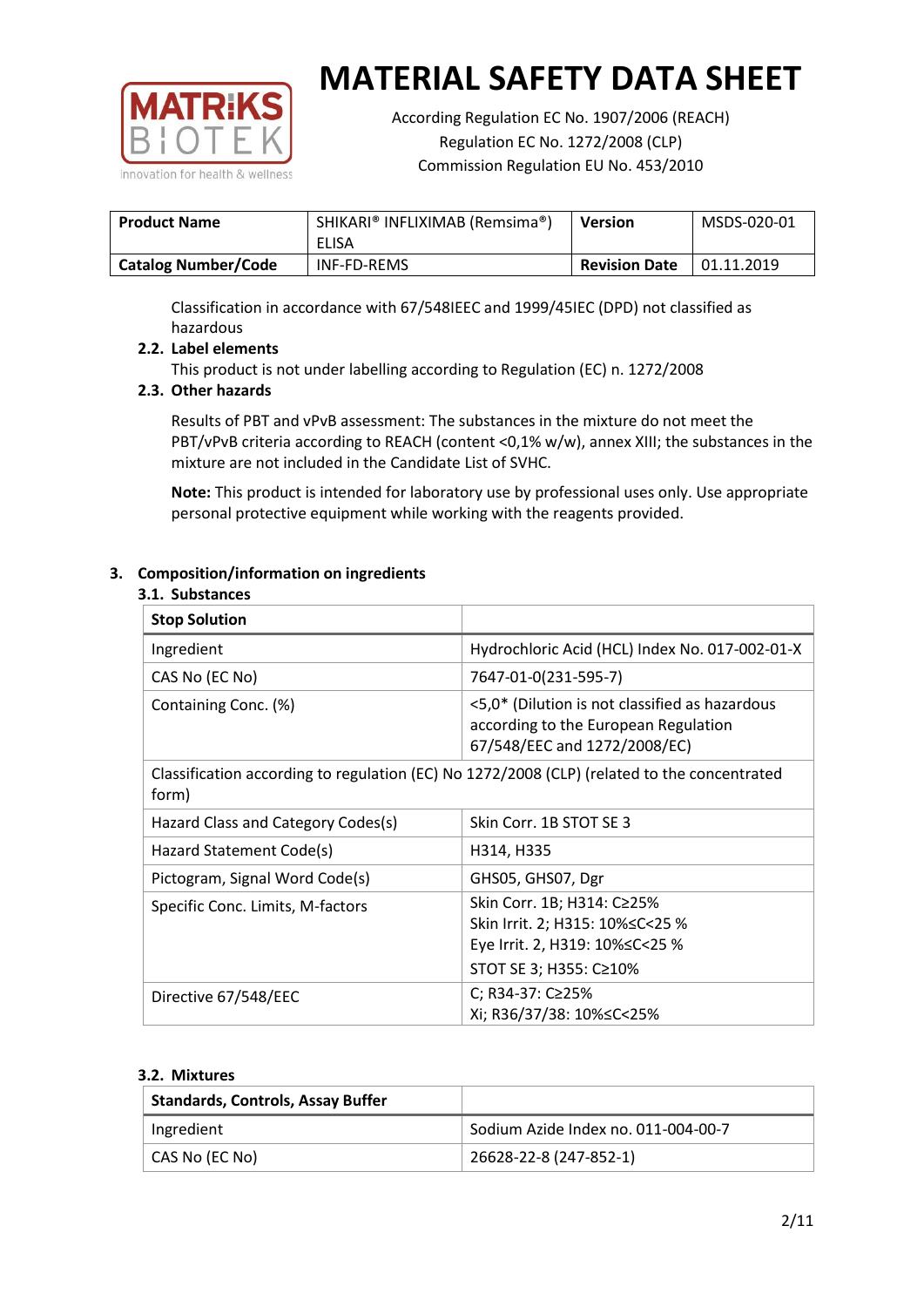

According Regulation EC No. 1907/2006 (REACH) Regulation EC No. 1272/2008 (CLP) Commission Regulation EU No. 453/2010

| <b>Product Name</b>        | SHIKARI® INFLIXIMAB (Remsima®)<br>ELISA | Version              | MSDS-020-01 |
|----------------------------|-----------------------------------------|----------------------|-------------|
| <b>Catalog Number/Code</b> | INF-FD-REMS                             | <b>Revision Date</b> | 01.11.2019  |

| Containing Conc. (%)                                                                                 | <0,001 % (Dilution is not classified as hazardous<br>according to the European Regulation<br>67/548/EEC and 1272/2008/EC) |  |
|------------------------------------------------------------------------------------------------------|---------------------------------------------------------------------------------------------------------------------------|--|
| Classification according to regulation (EC) No 1272/2008 (CLP) (related to the concentrated<br>form) |                                                                                                                           |  |
| Hazard Class and Category Codes(s)                                                                   | Acute Tox. 2 (oral)                                                                                                       |  |
|                                                                                                      | Acute Tox. 1 (dermal)                                                                                                     |  |
|                                                                                                      | STOT RE 2                                                                                                                 |  |
|                                                                                                      | Acute Aquatic 1                                                                                                           |  |
|                                                                                                      | <b>Aquatic Chronic 1</b>                                                                                                  |  |
| Hazard Statement Code(s)                                                                             | H300, H310, H373, H400, H410                                                                                              |  |
| Pictogram, Signal Word Code(s)                                                                       | GHS06, GHS08, GHS09                                                                                                       |  |
| Specific Conc. Limits, M-factors                                                                     | M-Factor-Aquatic Acute:1                                                                                                  |  |
| Directive 67/548/EEC                                                                                 | R23/24/25-36/37/38-50/53                                                                                                  |  |

| Conjugate                          |                                                                                                 |
|------------------------------------|-------------------------------------------------------------------------------------------------|
| Ingredient                         | Proclin 150 Index no. 613-167-00-5                                                              |
|                                    | Proclin 150 is a mixture of substances of the                                                   |
|                                    | components, 5-Chloro-2-methyl-4-isothiazolin-<br>3-one and 2-Methyl-2H -isothiazol-3-one (3:1). |
| CAS No (EC No)                     | 55965-84-9                                                                                      |
| Containing Conc. (%)               | <0,0015% (Dilution is not classified as                                                         |
|                                    | hazardous according to the European                                                             |
|                                    | Regulation 67/548/EEC and 1272/2008/EC)                                                         |
| form)                              | Classification according to regulation (EC) No 1272/2008 (CLP) (related to the concentrated     |
| Hazard Class and Category Codes(s) | Acute Tox. 3                                                                                    |
|                                    | Skin Corr. 1B                                                                                   |
|                                    | Skin Sens. 1                                                                                    |
|                                    | <b>Acute Aquatic 1</b>                                                                          |
|                                    | <b>Aquatic Chronic 1</b>                                                                        |
| Hazard Statement Code(s)           | H301, H311, H314, H317, H331, H400, H410                                                        |
| Pictogram, Signal Word Code(s)     | GHS05, GHS07, GHS09                                                                             |
| Specific Conc. Limits, M-factors   | ≥0,6%: Skin Corr. 1B, H314                                                                      |
|                                    | 0,06 - < 0,6%: Skin Irrit. 2, H315                                                              |
|                                    | 0,06 - < 0,6 %: Eye Irrit. 2, H319                                                              |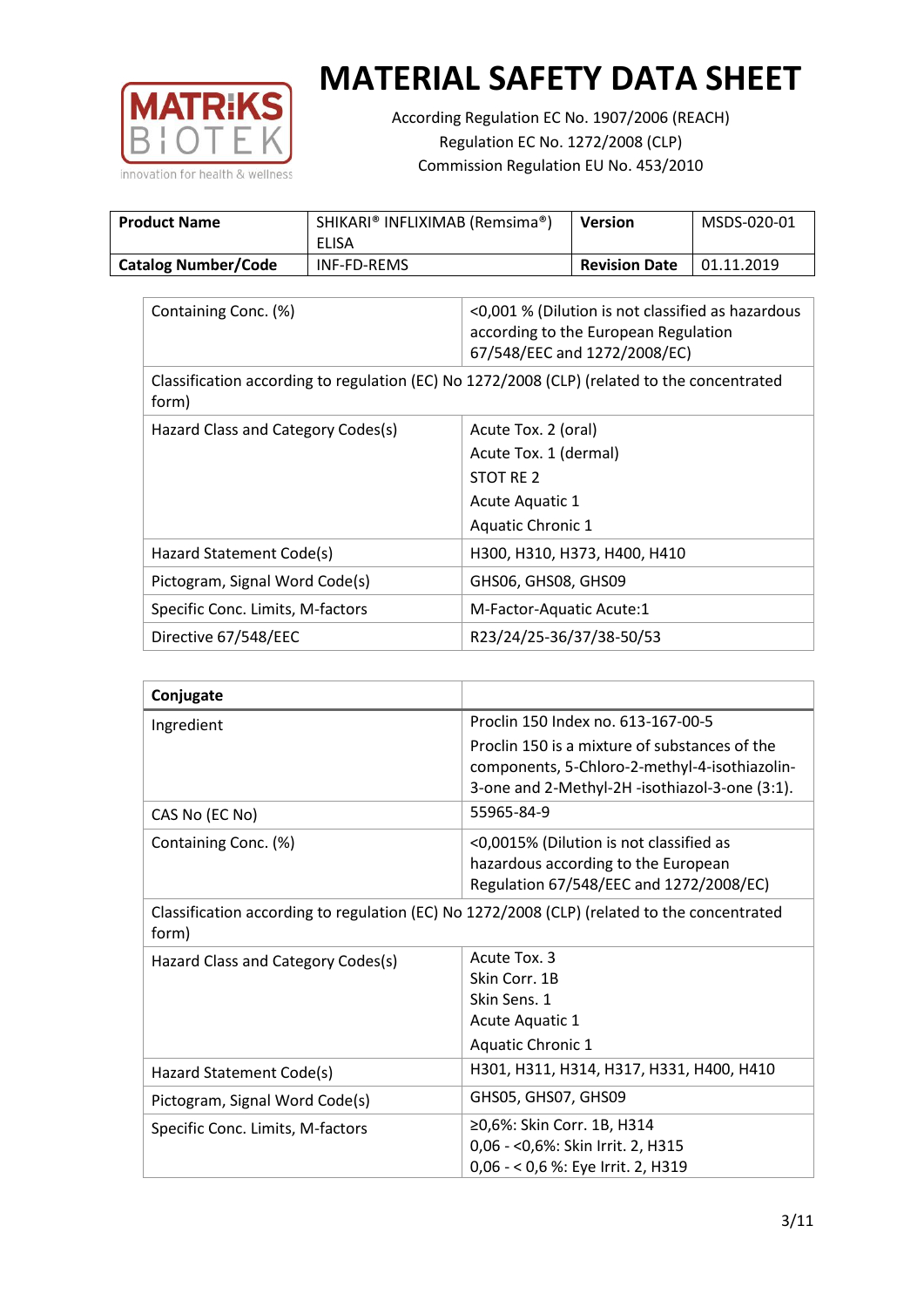

According Regulation EC No. 1907/2006 (REACH) Regulation EC No. 1272/2008 (CLP) Commission Regulation EU No. 453/2010

| <b>Product Name</b>        | SHIKARI® INFLIXIMAB (Remsima®)<br>ELISA | <b>Version</b>       | MSDS-020-01 |
|----------------------------|-----------------------------------------|----------------------|-------------|
| <b>Catalog Number/Code</b> | <b>INF-FD-REMS</b>                      | <b>Revision Date</b> | 01.11.2019  |

|                      | ≥0,0015 %: Skin Sens. 1, H317                |
|----------------------|----------------------------------------------|
|                      | M-Factor - Aquatic Acute: 10                 |
| Directive 67/548/EEC | T; N R:23/24/25-34-35-50/53                  |
|                      | $\frac{1}{2}$ S: (2-)26-28-36/37/39-45-60-61 |

#### **4. First-aid measures**

#### **4.1. Description of first aid measures**

General advice: No special measures required. Consult physician in case of complaints. If inhaled: Supply fresh air.

In case of skin contact: Immediately flush skin with plenty of water. Cold water may be used. Remove contaminated clothing and shoes.

In case of eye contact: Check for and remove any contact lenses. Immediately flush eyes with plenty of water for at least 15 minutes. Cold water may be used. If swallowed: Rinse mouth with plenty of water

#### **4.2. Most important symptoms and effects, both accurate and delayed**

There are no hazards under normal use conditions. Direct contact with eyes may cause slight and temporary irritation. Swallowing of larger amounts may lead to stomachache, vomiting or diarrhea.

# **4.3. Indication of any immediate medical attention and special treatment needed** No specific therapy known. Use supportive and symptomatic treatment.

# **5. Fire-fighting measures**

# **5.1. Extinguishing media**

Suitable extinguishing media: Water spray, alcohol resistant foam, dry-powder, carbon dioxide

Unsuitable extinguishing media: Direct water stream

- **5.2. Special hazards arising from the substance mixture** To the best of our knowledge, no special hazards can be defined
- **5.3. Advice for fire-fighters** No data available.

# **6. Accidental release measures**

- **6.1. Personal precautions, protective equipment and emergency procedures** Wear appropriate protective gloves and clothes.
- **6.2. Environmental precautions**

Dilute with plenty of water. Do not allow to enter sewers/surface or ground water.

#### **6.3. Methods and materials for containment and cleaning up**

Absorb with liquid-binding material (sand, diatomite, acid binders, universal binders, sawdust).

**6.4. Reference to other sections**

For personal protection see section 8.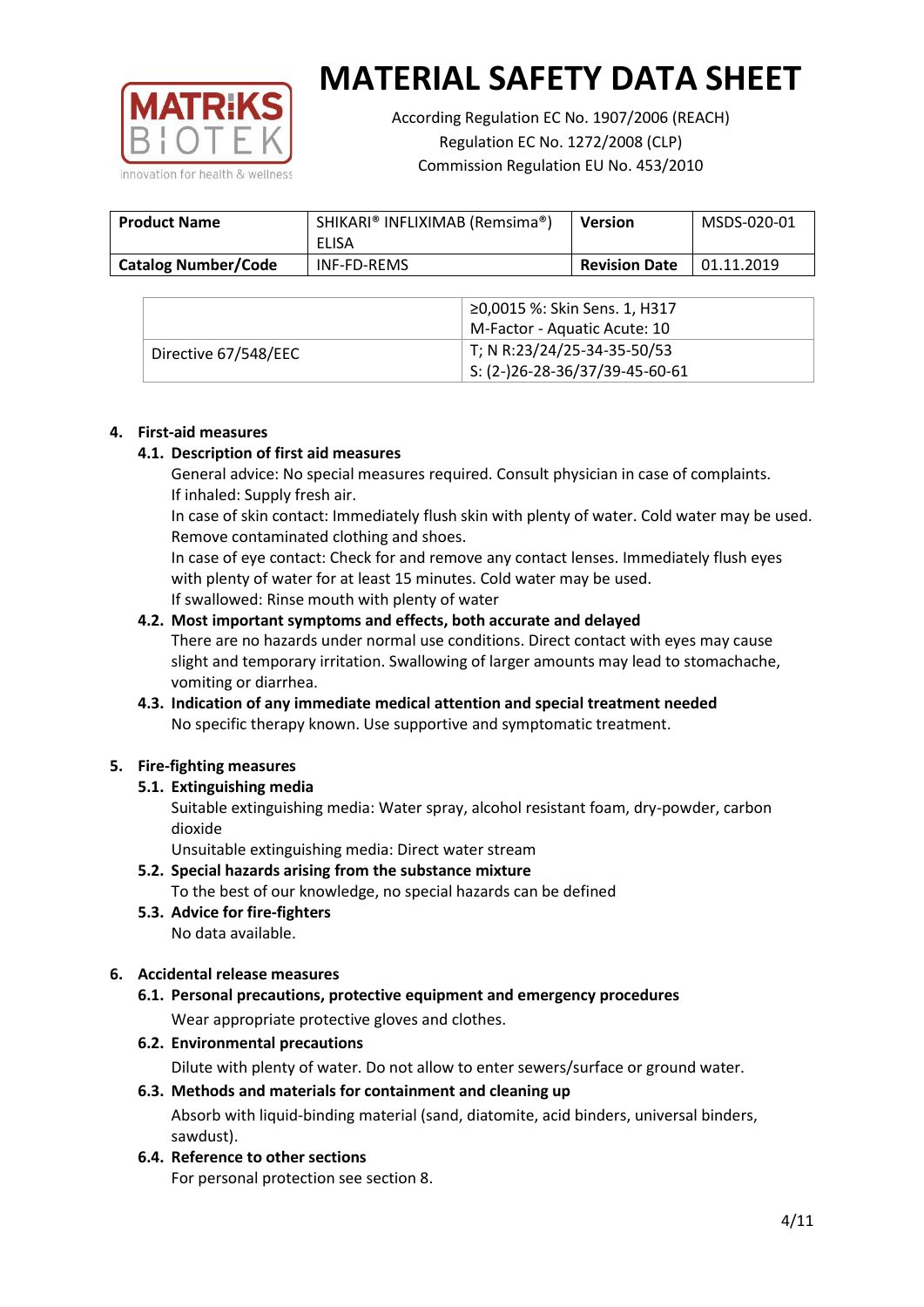

According Regulation EC No. 1907/2006 (REACH) Regulation EC No. 1272/2008 (CLP) Commission Regulation EU No. 453/2010

| <b>Product Name</b>        | SHIKARI® INFLIXIMAB (Remsima®)<br>ELISA | Version              | MSDS-020-01 |
|----------------------------|-----------------------------------------|----------------------|-------------|
| <b>Catalog Number/Code</b> | INF-FD-REMS                             | <b>Revision Date</b> | 01.11.2019  |

For disposal see section 13.

#### **7. Handling and storage**

# **7.1. Precautions for safe handling**

Use all reagents in accordance with the relevant package insert provided with the product. Do not smoke, eat, drink or apply cosmetics in areas where kit reagents are handled. Wear disposable latex gloves when handling reagents.

Never pipet by mouth and avoid contact of reagents and specimens with skin and mucous membranes.

Handling should be done in accordance with the procedures defined by an appropriate national biohazard safety guideline or regulation.

Use all reagents in accordance with the relevant package insert provided with the product.

# **7.2. Conditions for safe storage, including any incompatibilities**

Store in tightly closed original packages or appropriately labeled alternate vessels. Store in dry, bunded areas. Keep away from direct sunlight and heat sources. Recommended storage temperature: 10-30°C (shipment), 2-8°C (long term storage). Protect from freezing. Keep away from food and drinks. Keep away from acids and heavy metals. Keep out of the reach of children.

# **7.3. Specific end uses**

For EU diagnostic product. For the rest of the world "Research use only".

# **8. Exposure controls/personel protection**

#### **8.1. Control parameters**

Indicative occupational exposure limit ES (2000/39IEC, Directive 2006/15IEC and Directive 2009/161IEC):

| <b>CAS</b> | <b>Substance</b> | Indicative occupational exposure limit |                         |
|------------|------------------|----------------------------------------|-------------------------|
|            | name             |                                        |                         |
| 26628-22-8 | Sodium Azide     | OEL mean (time-weighted 8 h):          | $0,1 \,\mathrm{mg/m^3}$ |
|            |                  | OEL short term (LS min):               | 0,3                     |
|            |                  | Notation: Skin                         |                         |

National work-place occupational exposure limits (only selected lands are displayed):

| <b>CAS</b> | <b>Substance</b> | <b>Occupational exposure limits</b> |                         |  |
|------------|------------------|-------------------------------------|-------------------------|--|
|            | name             |                                     |                         |  |
| 26628-22-8 | Sodium Azide     | Turkey                              |                         |  |
|            |                  | PEL:                                | $0,1 \,\mathrm{mg/m^3}$ |  |
|            |                  | NPEL-P:                             | 0,3 mg/m <sup>3</sup>   |  |
|            |                  | D - absorb through skin             |                         |  |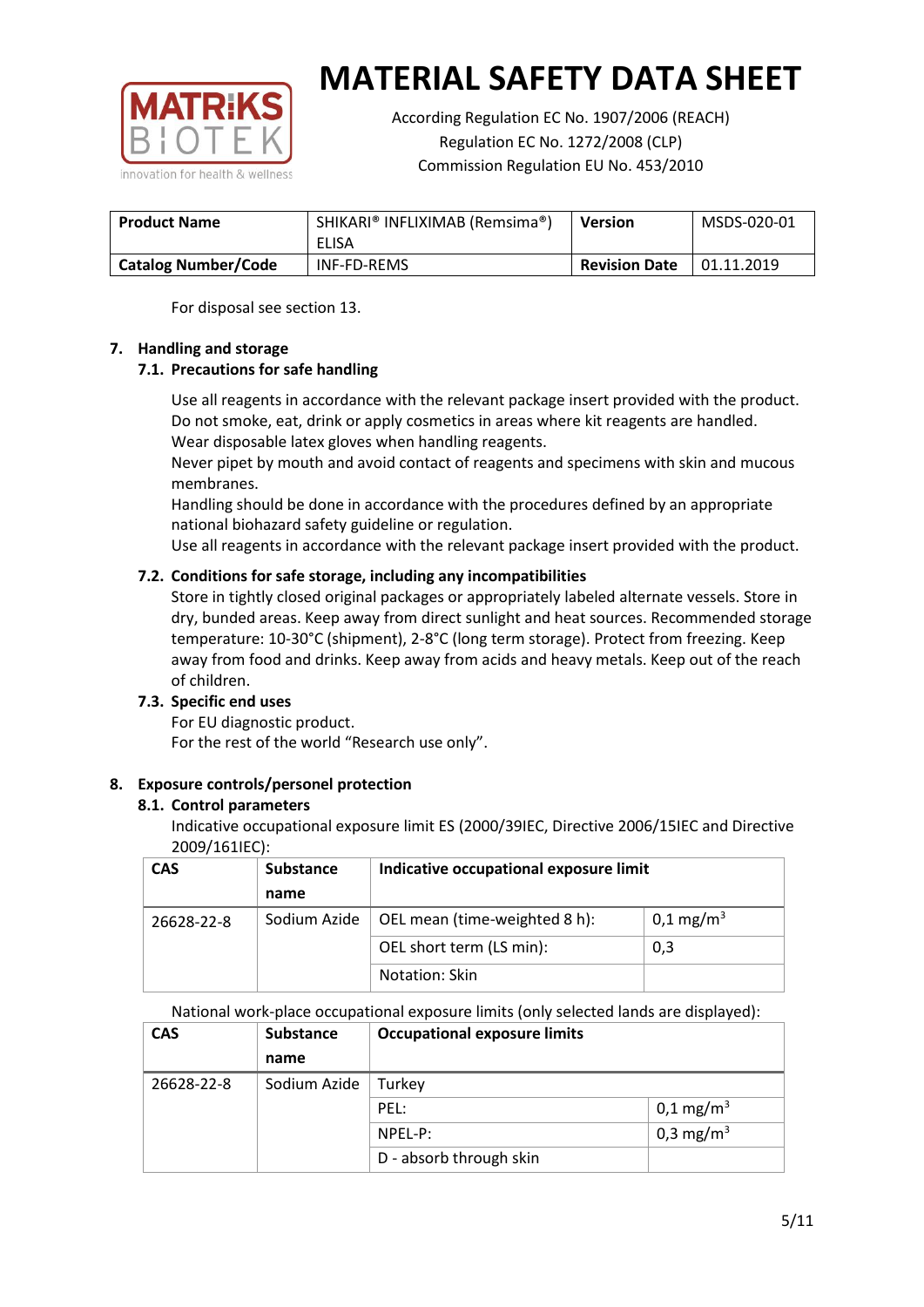

According Regulation EC No. 1907/2006 (REACH) Regulation EC No. 1272/2008 (CLP) Commission Regulation EU No. 453/2010

| <b>Product Name</b>        | SHIKARI® INFLIXIMAB (Remsima®)<br>ELISA | <b>Version</b>       | MSDS-020-01 |
|----------------------------|-----------------------------------------|----------------------|-------------|
| <b>Catalog Number/Code</b> | INF-FD-REMS                             | <b>Revision Date</b> | 01.11.2019  |

|  | I - irritating to mucosa (eye, airways) |                         |
|--|-----------------------------------------|-------------------------|
|  | and skin                                |                         |
|  | Government Regulation no.               |                         |
|  | 361/2007 Coll.                          |                         |
|  | Slovakia                                |                         |
|  | NPEL mean:                              | $0,1 \,\mathrm{mg/m^3}$ |
|  | NPEL short-term:                        | $0,3 \text{ mg/m}^3$    |
|  | Note K: absorbed through skin           |                         |
|  | Regulation 300/2007 Coll. (SK),         |                         |
|  | Appendix 1                              |                         |
|  | Germany                                 |                         |
|  | AGW - time weighted mean:               | 0,2 mg/m <sup>3</sup>   |
|  | Short-term factor:                      | 2(1)                    |
|  | 1RGS-900                                |                         |
|  | United Kingdom                          |                         |
|  | TWA:                                    | $0,1 \,\mathrm{mg/m^3}$ |
|  | STEL:                                   | 0,3 mg/m <sup>3</sup>   |
|  | France                                  |                         |
|  | TWA:                                    | $0,1 \text{ mg/m}^3$    |
|  | STEL:                                   | 0,3 mg/m <sup>3</sup>   |

#### Other recommended values: not set

| <b>CAS</b> | Substance name $\vert$ OEL - equivalents |  |
|------------|------------------------------------------|--|
|            | $\overline{\phantom{0}}$                 |  |
|            |                                          |  |

Indicative biological limits (Turkey, *432/2003* Coll.): not set

| <b>Substance</b> | Evaluated as             | Limit values             |
|------------------|--------------------------|--------------------------|
|                  | $\overline{\phantom{0}}$ | $\overline{\phantom{0}}$ |

DNEL: not available for the mixture. PNEC: not available for the mixture.

# **8.2. Exposure controls**

General hygiene directives should be considered.

Keep away from food stuffs and beverages. Wash hands before breaks and at the end of the working day

#### **Personal protective equipment:**

| <b>Respiratory protection:</b> | Not required                                                      |
|--------------------------------|-------------------------------------------------------------------|
| Skin protection                | Protective gloves of nitrile or nature latex, satisfying the norm |
|                                | <b>DIN EN 455</b>                                                 |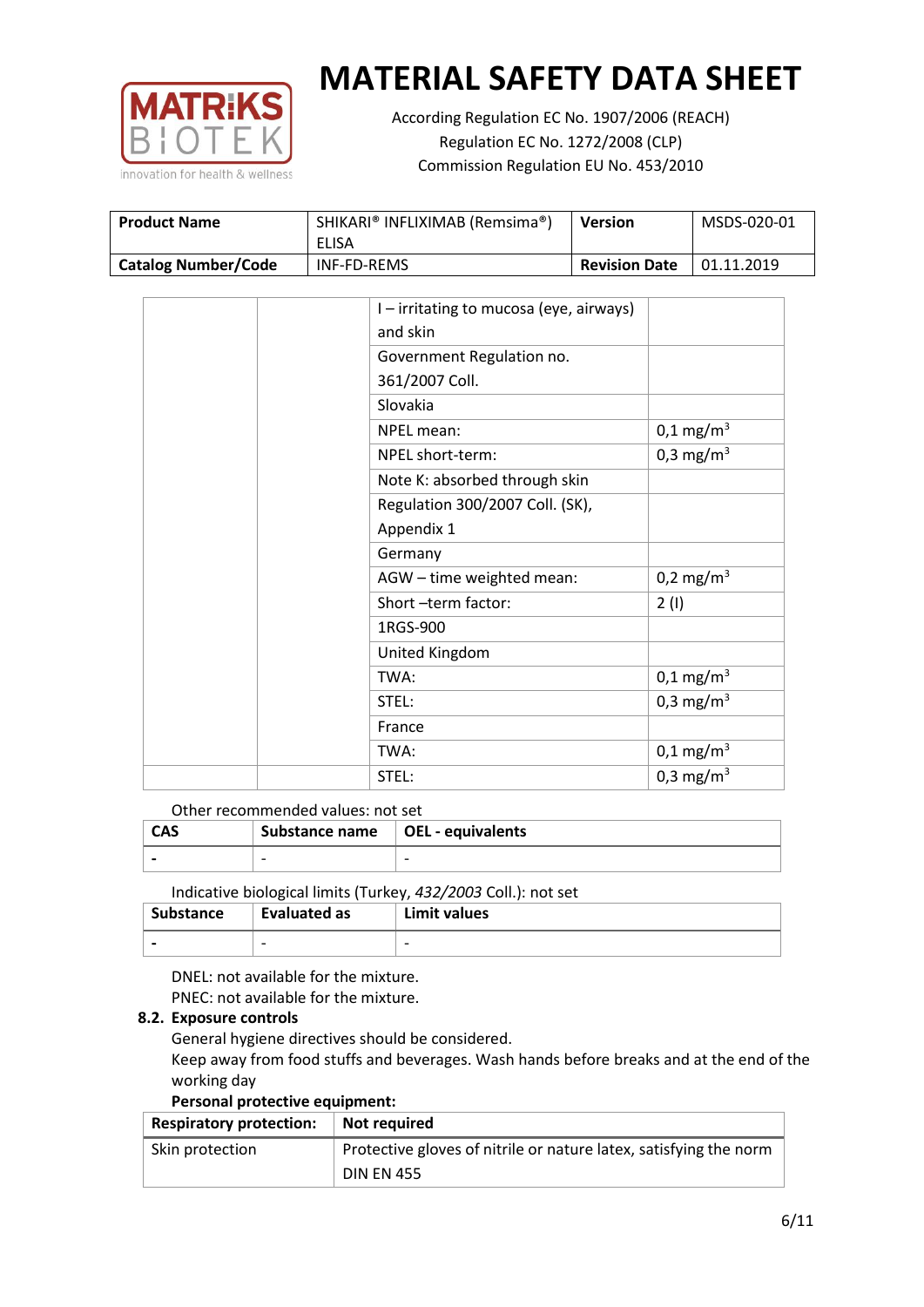

According Regulation EC No. 1907/2006 (REACH) Regulation EC No. 1272/2008 (CLP) Commission Regulation EU No. 453/2010

| <b>Product Name</b>        | SHIKARI® INFLIXIMAB (Remsima®)<br>ELISA | <b>Version</b>       | MSDS-020-01 |
|----------------------------|-----------------------------------------|----------------------|-------------|
| <b>Catalog Number/Code</b> | INF-FD-REMS                             | <b>Revision Date</b> | 01.11.2019  |

| Eye/Face protection | Safety glasses with side shields confirming to EN 166 (EN),<br>NIOSH (US) |
|---------------------|---------------------------------------------------------------------------|
| Body protection     | Impenetrable protective clothing                                          |

# **9. Physical and chemical properties**

# **9.1. Information on basic physical and chemical properties**

| <b>COMPONENT</b>       | <b>APPEARANCE</b> | <b>ODOR</b>     | рH             |
|------------------------|-------------------|-----------------|----------------|
| Microtiter plate       | Solid, white      | Odorless        | Not applicable |
| Standards and controls | Liquid, colorless | Odorless        | $7,4 \pm 0,05$ |
| Conjugate              | Liquid, red       | Odorless        | $7,4 \pm 0,05$ |
| Assay buffer           | Liquid, blue      | <b>Odorless</b> | $7,4 \pm 0,05$ |
| Substrate solution     | Liquid, colorless | Odorless        | $3,6 - 3,8$    |
| Stop solution          | Liquid, colorless | Odorless        | $<$ 1          |
| Wash buffer            | Liquid, colorless | Odorless        | $7,4 \pm 0,05$ |

| <b>For All Components</b>                    |                                              |  |  |
|----------------------------------------------|----------------------------------------------|--|--|
| Odor threshold                               | No data available                            |  |  |
| Melting point/freezing point                 | No data available                            |  |  |
| Initial boiling point and range              | No data available                            |  |  |
| Flash point                                  | No data available                            |  |  |
| <b>Evaporation rate</b>                      | No data available                            |  |  |
| Flammability (solid, gas)                    | No data available                            |  |  |
| Upper/lower flammability or explosive limits | No data available                            |  |  |
| Vapour pressure                              | No data available                            |  |  |
| Vapour density                               | No data available                            |  |  |
| Relative density                             | No data available                            |  |  |
| Solubility(ies)                              | Fully miscible                               |  |  |
| Partition coefficient: n-octanol water       | No data available                            |  |  |
| Auto-ignition temperature                    | Product is not self-igniting                 |  |  |
| Decomposition temperature                    | No data available                            |  |  |
| Viscosity                                    | No data available                            |  |  |
| <b>Explosive properties</b>                  | Product does not present an explosion hazard |  |  |
| Oxidizing properties                         | No data available                            |  |  |

# **9.2. Other information**

No other information available.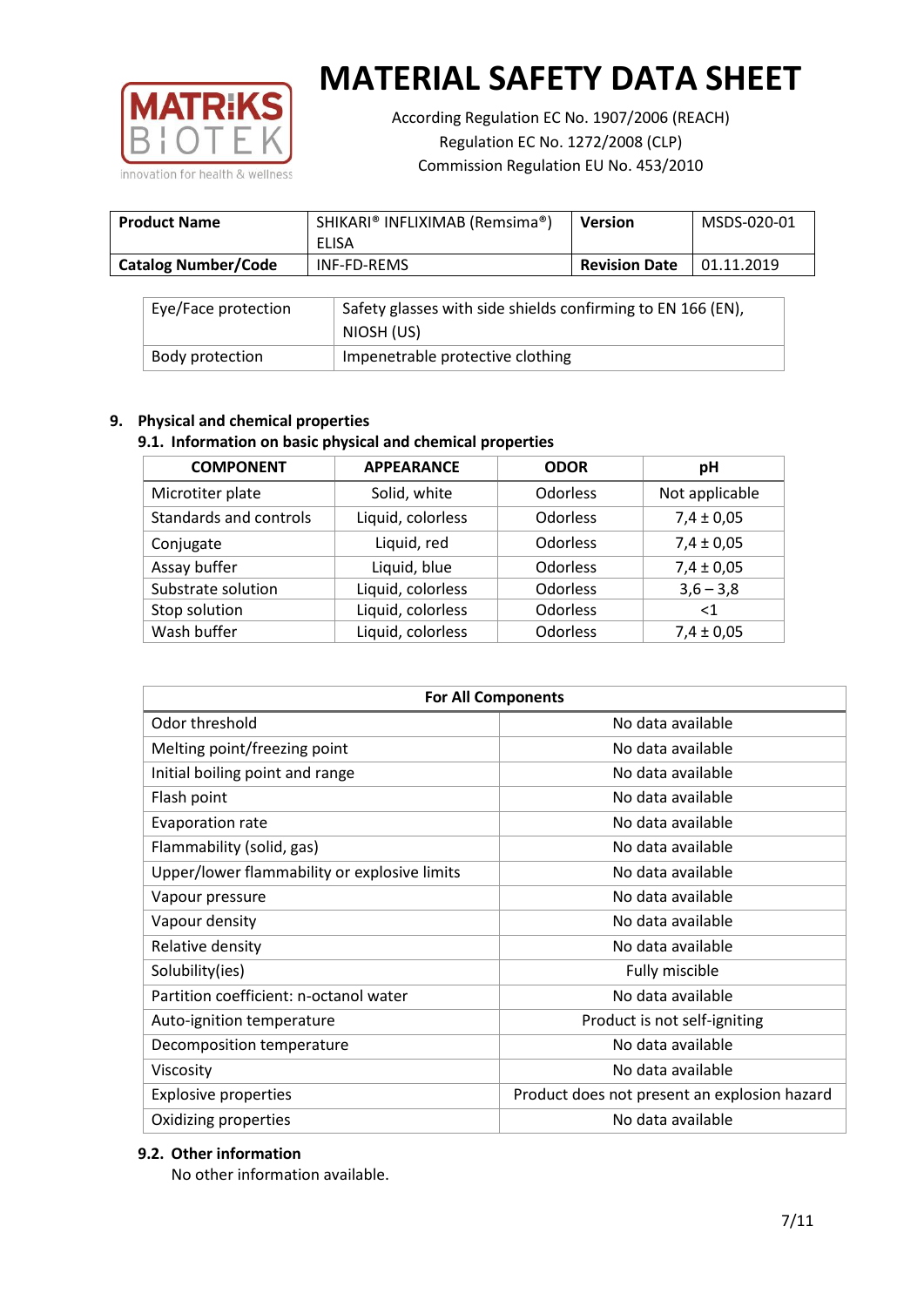

According Regulation EC No. 1907/2006 (REACH) Regulation EC No. 1272/2008 (CLP) Commission Regulation EU No. 453/2010

| <b>Product Name</b>        | SHIKARI® INFLIXIMAB (Remsima®)<br>ELISA | <b>Version</b>       | MSDS-020-01 |
|----------------------------|-----------------------------------------|----------------------|-------------|
| <b>Catalog Number/Code</b> | INF-FD-REMS                             | <b>Revision Date</b> | 01.11.2019  |

#### **10. Stability and reactivity**

#### **10.1. Reactivity**

Not reactive under normal conditions of storage and manipulation. Sodium azide has been reported to form lead or copper azide in laboratory plumbing (heavy metals) which may explode on percussion. Treatment of sodium azide with strong acids gives hydrazoic acid, which is also extremely toxic.

#### **10.2. Chemical stability**

Mixture is chemically stable under normal conditions of storage and manipulation. Overheating may cause thermal decomposition.

#### **10.3. Possibility of hazardous reactions**

Sodium azide has been reported to form lead or copper azide in laboratory plumbing (heavy metals) which may explode on percussion.

#### **10.4. Conditions to avoid**

Stable under normal conditions. Keep away from direct sunlight and heat sources. Do not mix with strong acids and heavy metals.

#### **10.5. Incompatible materials**

Strong acids, heavy metals, halogenated hydrocarbons.

# **10.6. Hazardous decomposition products**

Material does not decompose at ambient temperatures. Incomplete combustion and thermolysis may produce toxic, irritating and flammable decomposition products (such as carbon monoxide, carbon dioxide, sooth, aldehydes and other products of organic compounds decomposition, sulfur / nitrogen oxides).

#### **11. Toxicological information**

# **11.1. Information on toxicological effects**

# **11.1.1. Acute toxicity**

Based on available data, the classification criteria are not met. Based on composition, the mixture has low acute toxicity and no adverse effects for human health are expected under applicable conditions of exposure sodium azide.

# **11.1.2. Skin corrosion/irritation**

Based on available data, the classification criteria are not met. Prolonged or repeated skin contact may cause mild irritation and dermatitis (skin inflammation). However, these effects do not required classification

# **11.1.3. Serious eye damage/irritation**

Based on available data, the classification criteria are not met. Direct contact with eyes may cause slight and temporary irritation. However, these effects do not required classification

# **11.1.4. Respiratory or skin sensitization**

Based on available data, the classification criteria are not met. Compounds have no sensitization effects.

#### **11.1.5. Germ cell mutagenicity**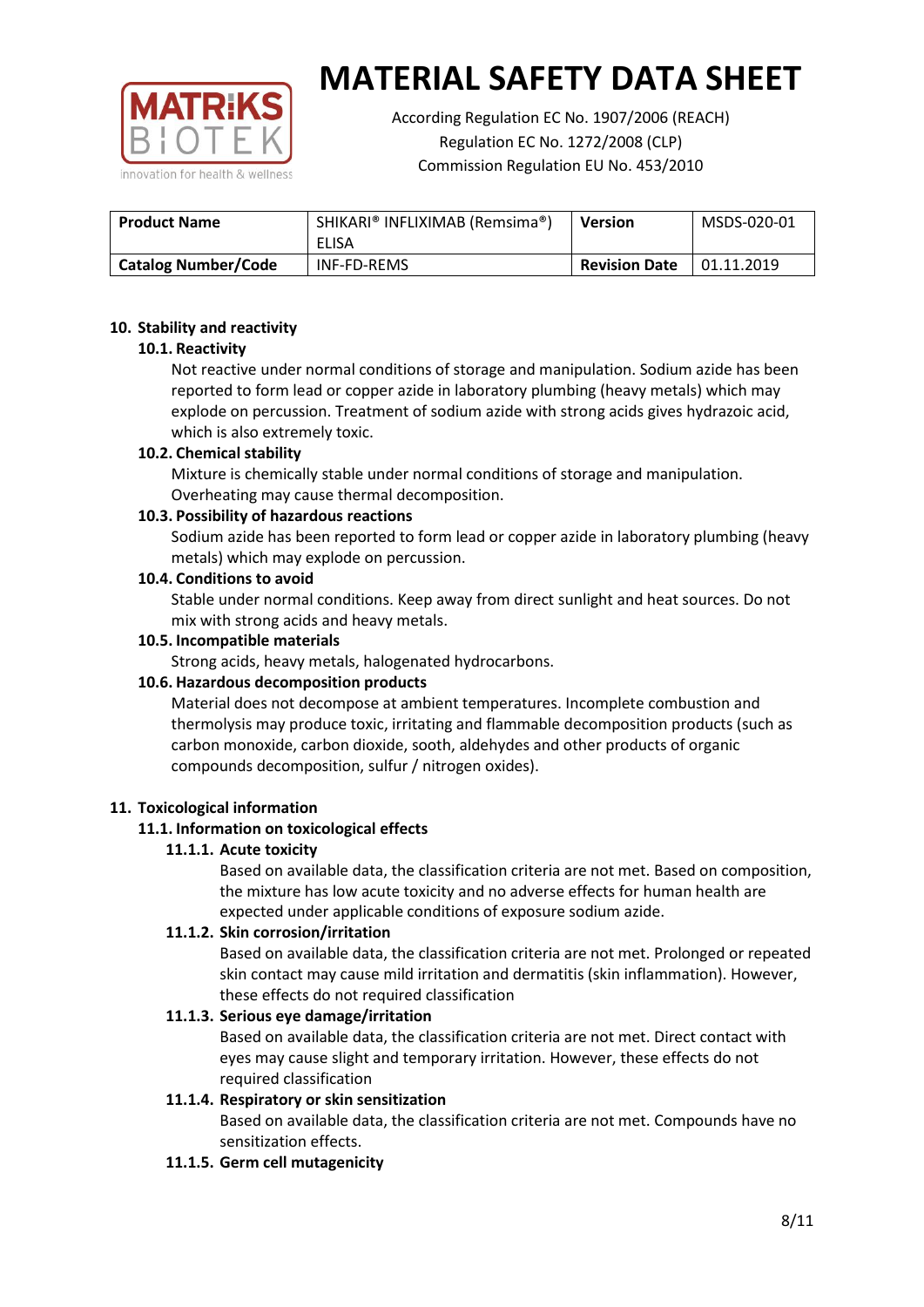

According Regulation EC No. 1907/2006 (REACH) Regulation EC No. 1272/2008 (CLP) Commission Regulation EU No. 453/2010

| <b>Product Name</b> | SHIKARI® INFLIXIMAB (Remsima®)<br>ELISA | <b>Version</b>       | MSDS-020-01 |
|---------------------|-----------------------------------------|----------------------|-------------|
| Catalog Number/Code | INF-FD-REMS                             | <b>Revision Date</b> | 01.11.2019  |

Based on available data, the classification criteria are not met. Compounds have no potential for mutagenic activity.

#### **11.1.6. Carcinogenicity**

Based on available data, the classification criteria are not met. Compounds have no potential for carcinogenic activity.

#### **11.1.7. Reproductive toxicity**

Based on available data, the classification criteria are not met. Compounds have no potential for reproductive toxicity.

#### **11.1.8. STOT-single exposure**

Based on available data, the classification criteria are not met

#### **11.1.9. STOT-repeated exposure**

Based on available data, the classification criteria are not met.

#### **11.1.10. Aspiration hazard**

Based on available data, the classification criteria are not met.

#### **12. Ecological information**

#### **12.1. Toxicity**

No data available.

- **12.2. Persistence and degradability** No data available.
- **12.3. Bio accumulative potential** No data available.

**12.4. Mobility in soil**

No data available.

# **12.5. Results of PBT and vPvB assessment**

The substances in the mixture do not meet the PBT/vPvB criteria according to REACH, annex XIII (content <0,1% w/w); the substances in the mixture are not included in the Candidate List of SVHC.

# **12.6. Other adverse effects**

No data available.

# **13. Disposal considerations**

# **13.1. Waste treatment methods**

Product: Waste should be disposed of in accordance with federal, state and local environmental control regulations. Must not be composed together with household garbage.

Uncleaned packaging: Waste should be disposed of in accordance with federal, state and local environmental control regulations. Must not be composed together with household garbage.

General notes: Water hazard class 1 (German Regulation) (Self-assessment): Slightly hazardous for water. Do not allow undiluted product or large quantities of it to reach ground water, water course or sewage system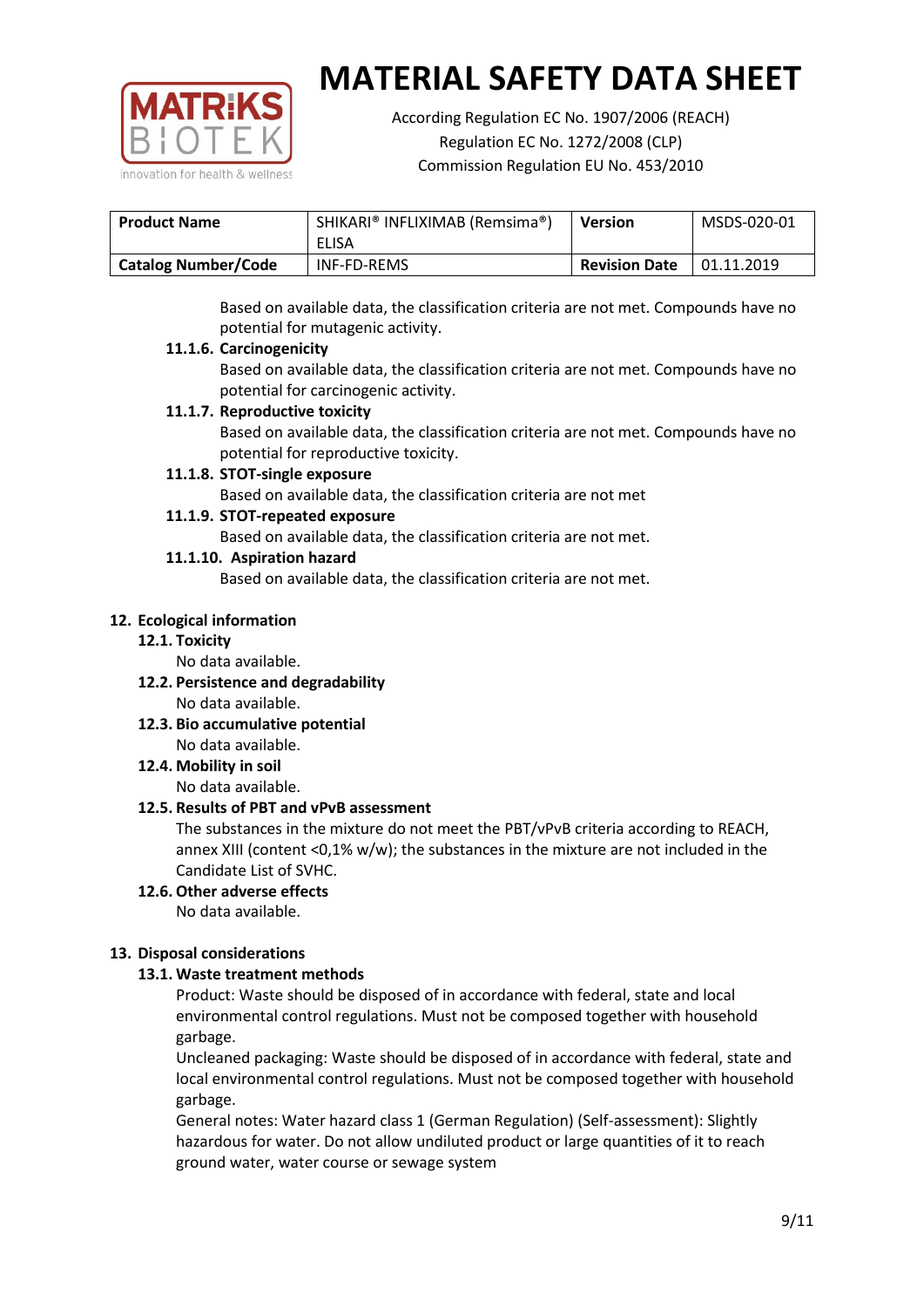

According Regulation EC No. 1907/2006 (REACH) Regulation EC No. 1272/2008 (CLP) Commission Regulation EU No. 453/2010

| <b>Product Name</b>        | SHIKARI® INFLIXIMAB (Remsima®)<br>ELISA | <b>Version</b>       | MSDS-020-01 |
|----------------------------|-----------------------------------------|----------------------|-------------|
| <b>Catalog Number/Code</b> | <b>INF-FD-REMS</b>                      | <b>Revision Date</b> | 01.11.2019  |

### **14. Transport information**

The mixture is not classified as dangerous for transport according to ADR/RID/IMDG/ICAO/IATA/ DGR

- **14.1. UN number:** None
- **14.2. Un proper shipping name:** None
- **14.3. Transport hazard class(es):** None
- **14.4. Packing group:** None
- **14.5. Environmental hazards:** None
- **14.6. Special precautions for user:** Not applicable.
- **14.7. Transport in bulk according to Annex II of MARPOL 73/78 and the IBC Code:** Not applicable.

#### **15. Regulatory information**

This Safety Data Sheet is prepared according to;

REGULATION (EC) No 1907/2006 OF THE EUROPEAN PARLIAMENT AND OF THE COUNCIL of 18 December 2006 concerning the Registration, Evaluation, Authorization and Restriction of Chemicals (REACH), establishing a European Chemicals Agency, amending Directive 1999/45/EC and repealing Council Regulation (EEC) No 793/93 and Commission Regulation (EC) No 1488/94 as well as Council Directive 76/769/EEC and Commission Directives 91/155/EEC, 93/67/EEC, 93/105/EC and 2000/21/EC

#### **15.1. Safety, health and environmental regulations/legislation specific for the substance or mixture**

No data available.

# **15.2. Chemical safety assessment**

No data available.

#### **16. Other information**

# **16.1. "H code" and "R Phrases" used in this document**

| H301 | Toxic if swallowed |
|------|--------------------|
|------|--------------------|

- H311 Toxic in contact with skin
- H314 Causes severe skin burns and eye damage
- H315 Causes skin irritation
- H317 May cause an allergic skin reaction
- H319 Cause serious eye irritation
- H331 Toxic if inhaled
- H335 May cause respiratory irritation
- H400 Very toxic to aquatic life